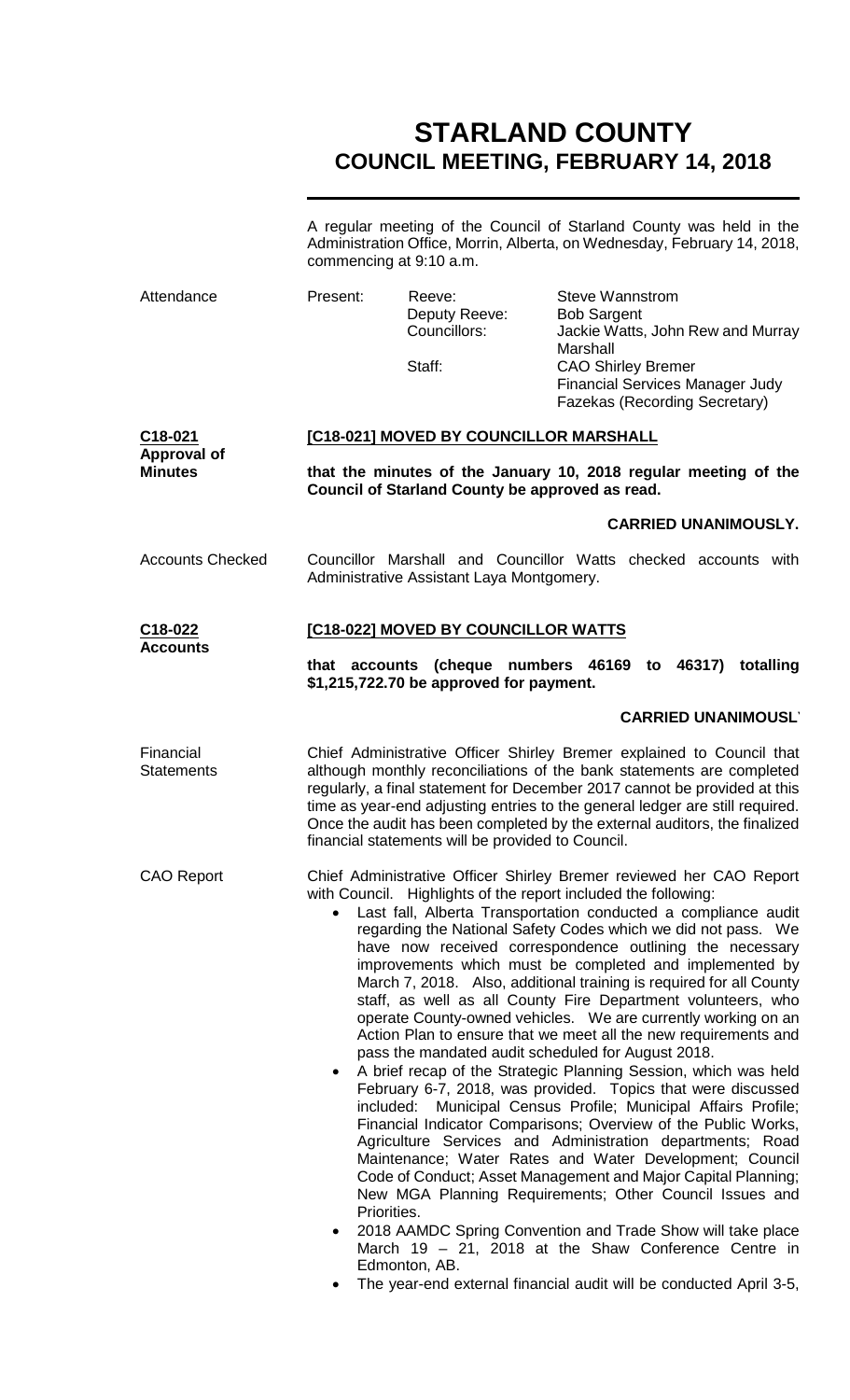2018 by Endeavour Chartered Accountants.

- Starland County has received a legal opinion letter regarding the assessment and taxation of the Bitfury Data Processing facility located at the top of the north Drumheller hill.
- The Central Alberta Association of Municipal Districts and Counties (CAAMDC) Zone 2 Meeting was attended on February 2, 2018 in Balzac.
- Our Annual Safety Day is tentatively scheduled for Friday May 11, 2018 which is during North American Occupational Health and Safety Week (May 6 – 11, 2018). Speakers and lunch are being planned for this event.
- Staff and supervisors have provided some ideas for "Safety" Excellence" recognition for our employees. This is in relation to the successful safety audit conducted last summer and the award of the *Certificate of Recognition* to the County.
- Tax Sale 2018 Council was advised that the tax sale scheduled for 2:00 p.m. February 14, 2018, has been cancelled as the tax arrears were paid on February 13, 2018. The property in question was reassessed and the property value was reduced to \$9480.00.

purposes

Bylaw No. 1116 Info for clarification CAO Bremer reviewed Bylaw 1116 with Council and explained how taxable income is calculated on Councillor allowances and remuneration.

PW Report **At 10:03 a.m., AI Pratt, Public Works Supervisor, attended the meeting** and reviewed his Public Works Report with Council. Highlights of his report included the following:

- The PW crew has moved two trailers from Morrin School to Delia School, continued with brushing and tree cutting, did snow ploughing and sanding on county roads, installed temporary signage, and assisted with annual fire extinguisher service.
- Buck continues with the regular maintenance of the County's light duty fleet and the annual CVIPs of the light duty vehicles.
- Gary, Kevin and Thomas have been doing regular maintenance of the County's heavy-duty equipment and continue with the annual CVIPs for same.
- Gary has been working with Sharon to document and implement a maintenance program in preparation for the Alberta Transportation audit this upcoming summer.
- The grader men have been winging and ploughing snow, as well as reclaiming and mulching prior to the recent heavy snowfalls.
- PW Supervisor Pratt has been working on the five-year capital plan, checking roads, attended a road data seminar, and met with potential suppliers and contractors.

Grader Blade Quotes PW Supervisor Pratt presented three quotes for grader blades which were then reviewed by Council. The lowest bid was from Titan in the amount of \$56.40 per blade.

Highway 849 & 576 **Maintenance** PW Supervisor Pratt advised Council that he was approached by Alberta Transportation to see if the County would be willing/interested in providing road maintenance on 32.19 km of gravelled surface on Secondary Highway 849 and 576. This would include grading, blading and general maintenance of the road between May and October. This is in relation to the uncertainty regarding Carillion Construction and could potentially provide revenues to the County of approximately \$64,000.00.

**Barnbusters** Canada Ltd. Barnbusters Canada Ltd has contacted the County regarding acquiring the old railway cabins located on the old CN property in Morrin, which is now owned by Starland County. They would like to remove these cabins from their current location, and possibly restore and relocate them to the Linear Path.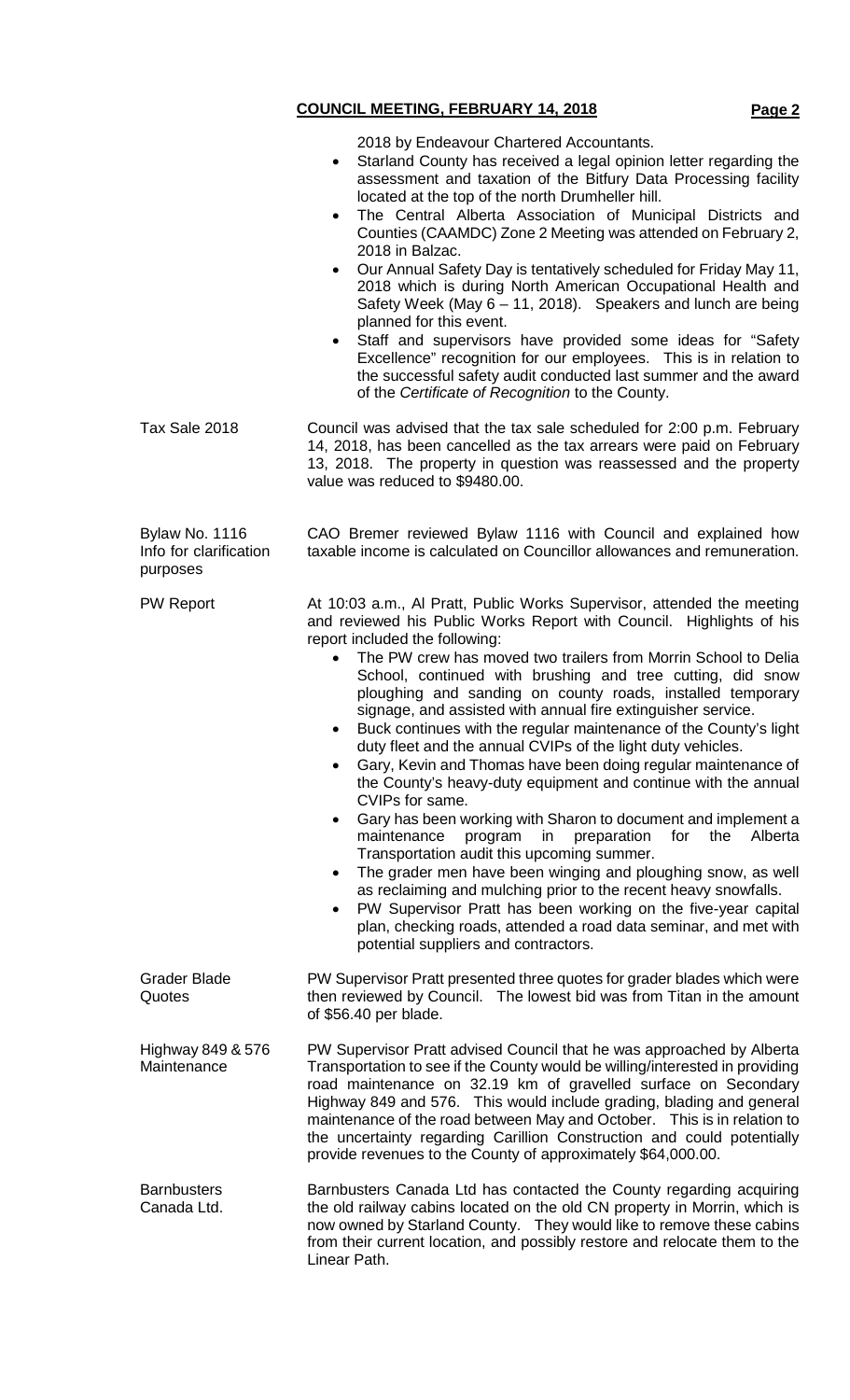|                                                           | <b>COUNCIL MEETING, FEBRUARY 14, 2018</b><br>Page 3                                                                                                                                                                                                                                                                                                                                                                                                            |  |  |
|-----------------------------------------------------------|----------------------------------------------------------------------------------------------------------------------------------------------------------------------------------------------------------------------------------------------------------------------------------------------------------------------------------------------------------------------------------------------------------------------------------------------------------------|--|--|
| C18-023                                                   | [C18-023] MOVED BY DEPUTY REEVE SARGENT                                                                                                                                                                                                                                                                                                                                                                                                                        |  |  |
| <b>Barnbusters</b><br>Canada Ltd.                         | that Barnbusters Canada Ltd be permitted to remove the old railway<br>cabins from County property by June 1, 2018, at their cost, and that<br>the site be left in a clean condition.                                                                                                                                                                                                                                                                           |  |  |
|                                                           | <b>CARRIED UNANIMOUSLY.</b>                                                                                                                                                                                                                                                                                                                                                                                                                                    |  |  |
| C <sub>18</sub> -024<br><b>Grader Blades</b>              | [C18-024] MOVED BY COUNCILLOR WATTS                                                                                                                                                                                                                                                                                                                                                                                                                            |  |  |
|                                                           | that grader blades be purchased from Titan at a cost of \$56.40 per<br>blade.                                                                                                                                                                                                                                                                                                                                                                                  |  |  |
|                                                           | <b>CARRIED UNANIMOUSLY.</b>                                                                                                                                                                                                                                                                                                                                                                                                                                    |  |  |
| <b>Gravel Survey</b>                                      | In the fall, Palliser conducted an aerial survey of our gravel inventories<br>with the use of their new drone. However, it has since been determined<br>that this survey was not completed accurately, and the survey will have to<br>be redone by Stantec Consulting Ltd. as the gravel pits are now covered<br>in snow. Council has requested that Administration advise Palliser of the<br>deficiencies in their reporting so as to improve future surveys. |  |  |
| Departure                                                 | PW Supervisor Pratt departed the meeting at 10:50 a.m.                                                                                                                                                                                                                                                                                                                                                                                                         |  |  |
| <b>Revised Offer to</b><br>Purchase                       | A revised offer to purchase Lot 10, Block 3, Plan 2232 BA in the Hamlet of<br>Michichi was received from Suzan IIsley in the amount of \$1,500.00.                                                                                                                                                                                                                                                                                                             |  |  |
| C18-025<br><b>Revised Offer to</b>                        | [C18-025] MOVED BY COUNCILLOR WATTS                                                                                                                                                                                                                                                                                                                                                                                                                            |  |  |
| <b>Purchase</b>                                           | that the County accept the offer of \$1,500.00 plus GST for Lot 10,<br>Block 3, Plan 2232 BA Michichi from Suzan Ilsley.                                                                                                                                                                                                                                                                                                                                       |  |  |
|                                                           |                                                                                                                                                                                                                                                                                                                                                                                                                                                                |  |  |
|                                                           | <b>MOTION CARRIED.</b>                                                                                                                                                                                                                                                                                                                                                                                                                                         |  |  |
| <b>FCM Annual</b><br>Conference and<br><b>Trade Show</b>  | The Federation of Canadian Municipalities Annual Conference and Trade<br>Show will be held in Halifax, NS May 31 - June 3, 2018. The draft<br>agenda was reviewed by Council. Study tours, companion tours, and<br>receptions will need to be booked as soon as possible. Hotels have<br>been booked from May 31 to June 4, 2018.                                                                                                                              |  |  |
| Departure                                                 | Councillor Rew left the meeting at 10:59 a.m.                                                                                                                                                                                                                                                                                                                                                                                                                  |  |  |
| Return                                                    | Councillor Rew returned to the meeting at 11:03 a.m.                                                                                                                                                                                                                                                                                                                                                                                                           |  |  |
| <b>Legal Opinion</b>                                      | Council reviewed a legal opinion letter from Brownlee LLP Barristers and<br>Solicitors regarding the assessment and taxation of Data Processing<br>Starland County would like to assess the Bitfury Data<br>Facilities.<br>Processing Facility as an improvement rather than as equipment.<br>Currently there is no legal or regulatory framework for assessing these<br>types of properties/businesses in Alberta.                                            |  |  |
| <b>AMA Grant</b><br>Application                           | The Alberta Municipal Affairs 2017-18 Fire Services Training Program<br>Grant Application has been approved and awarded to the County in the<br>amount of \$20,900.00 to carry out training as outlined in the conditional<br>grant agreement under Schedule A.                                                                                                                                                                                                |  |  |
| 2017 Tax Year End<br><b>Linear Property</b><br>Assessment | The final 2017 Tax Year End Linear Property Assessment Balance was<br>received from Alberta Municipal Affairs and reviewed with Council. The<br>total linear assessment as of December 31, 2017 is \$364,765,110.00.                                                                                                                                                                                                                                           |  |  |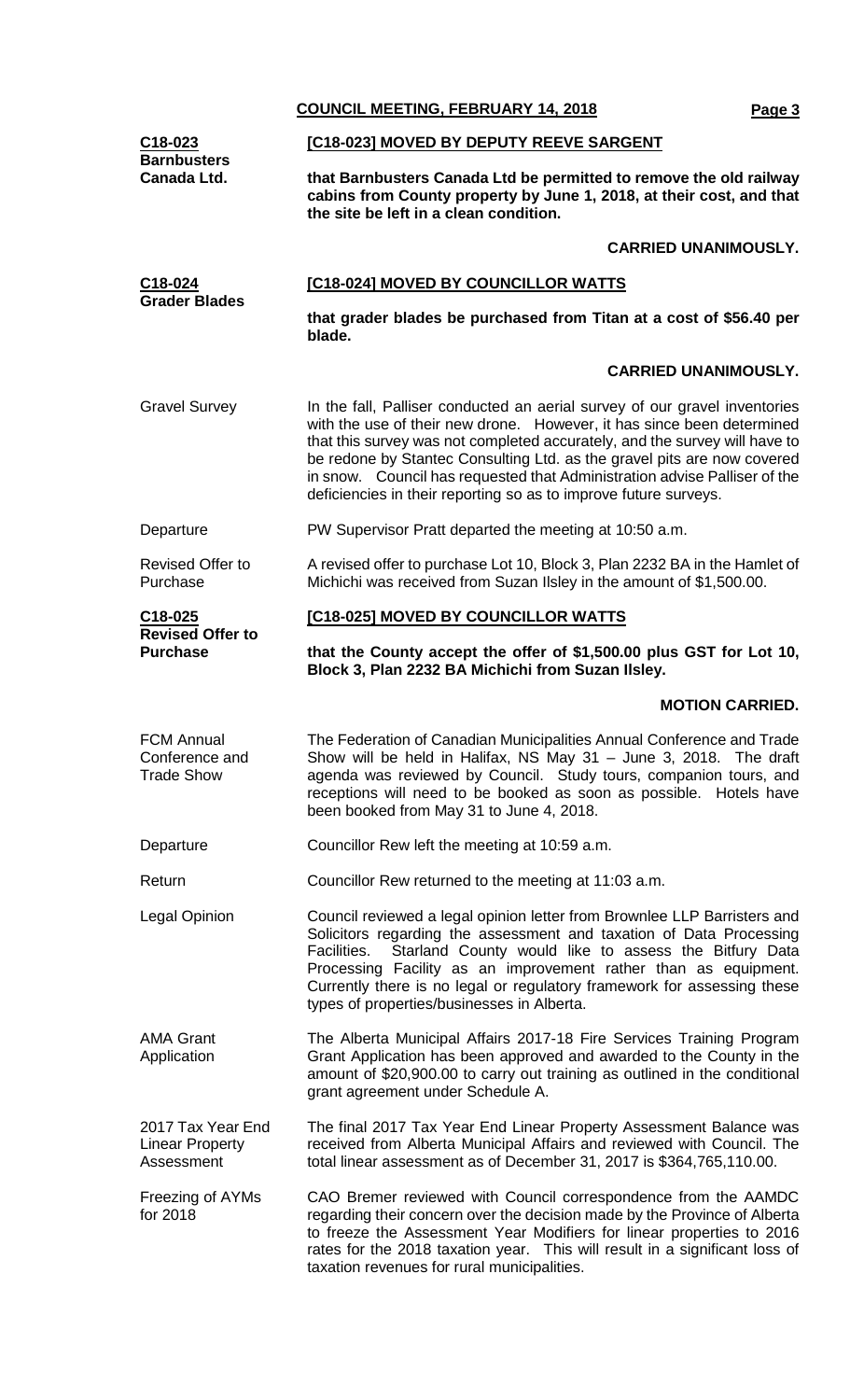An Amateur Team Grant application was received from the Delia

Amateur Team

Grant Request Penguins Initiation Hockey Team. There are currently 18 registered team members. The grant funds each application at \$50.00 per participant to a maximum of \$2,000.00. **C18-026 Amateur Team Grant [C18-026] MOVED BY COUNCILLOR MARSHALL that Starland County approve a 2018 Amateur Team Grant payment to the Delia Penguins Initiation Hockey Team in the amount of \$900.00. CARRIED UNANIMOUSLY.** Amateur Team Grant Request An Amateur Team Grant application was received from the Morrin Figure Skating Club. There are currently 29 registered and eligible club members. The grant funds each application at \$50.00 per participant to a maximum of \$2,000.00. **C18-027 Amateur Team Grant [C18-027] MOVED BY COUNCILLOR WATTS that Starland County approve a 2018 Amateur Team Grant payment to the Morrin Figure Skating Club in the amount of \$1,450.00. CARRIED UNANIMOUSLY.** Marigold Library **System Presentation** At 1:15 p.m., Michelle Toombs, CEO of the Marigold Library System attended the meeting. Ms. Toombs provided Council with an overview of all the services that the Marigold Library System provides to the community. Currently there are three rural libraries serving Starland County residents which are located in the Villages of Morrin and Delia, and the Hamlet of Rumsey. The Marigold Library System is the third largest library system in Alberta after Edmonton and Calgary Library Systems. Ms. Toombs departed the meeting at 1:45 p.m. **C18-028 Marigold Library System Levy [C18-028] MOVED BY COUNCILLOR WATTS that Starland County pay the Marigold Library System Levy based on the 2017 population figures in the amount of \$21,197.16. CARRIED UNANIMOUSLY.** Proclamation Re Freedom to Read Week Reeve Wannstrom provided Council with background history on why Starland County Council does not make official proclamations. Hence, Council did not make a formal proclamation re Freedom to Read Week. Offer to Purchase An Offer to Purchase two parcels of land was received from Murray Errett Tolton and Craig Richard Nill for a total price of \$299,250.00. Land descriptions are as follows: **Parcel #1 MERIDIAN 4 RANGE 16 TOWNSHIP 33 SECTION 4 LEGAL SUBDIVISIONS 10, 15 AND 16 IN THE NORTH EAST QUARTER CONTAINING 48.6 HECTARES (120 ACRES) MORE OR LESS EXCEPTING THEREOUT THE SOUTH EAST QUARTER OF LEGAL SUBDIVISION 16 CONTAINING 10 ACRES MORE OR LESS EXCEPTING THEREOUT ALL MINES AND MINERALS. Parcel #2 MERIDIAN 4 RANGE 16 TOWNSHIP 33 SECTION 4 LEGAL SUBDIVISIONS 2 AND 7 IN THE SOUTH EAST QUARTER CONTAINING 32.4 HECTARES (80 ACRES) MORE OR LESS EXCEPTING THEREOUT ALL MINES AND MINERALS.**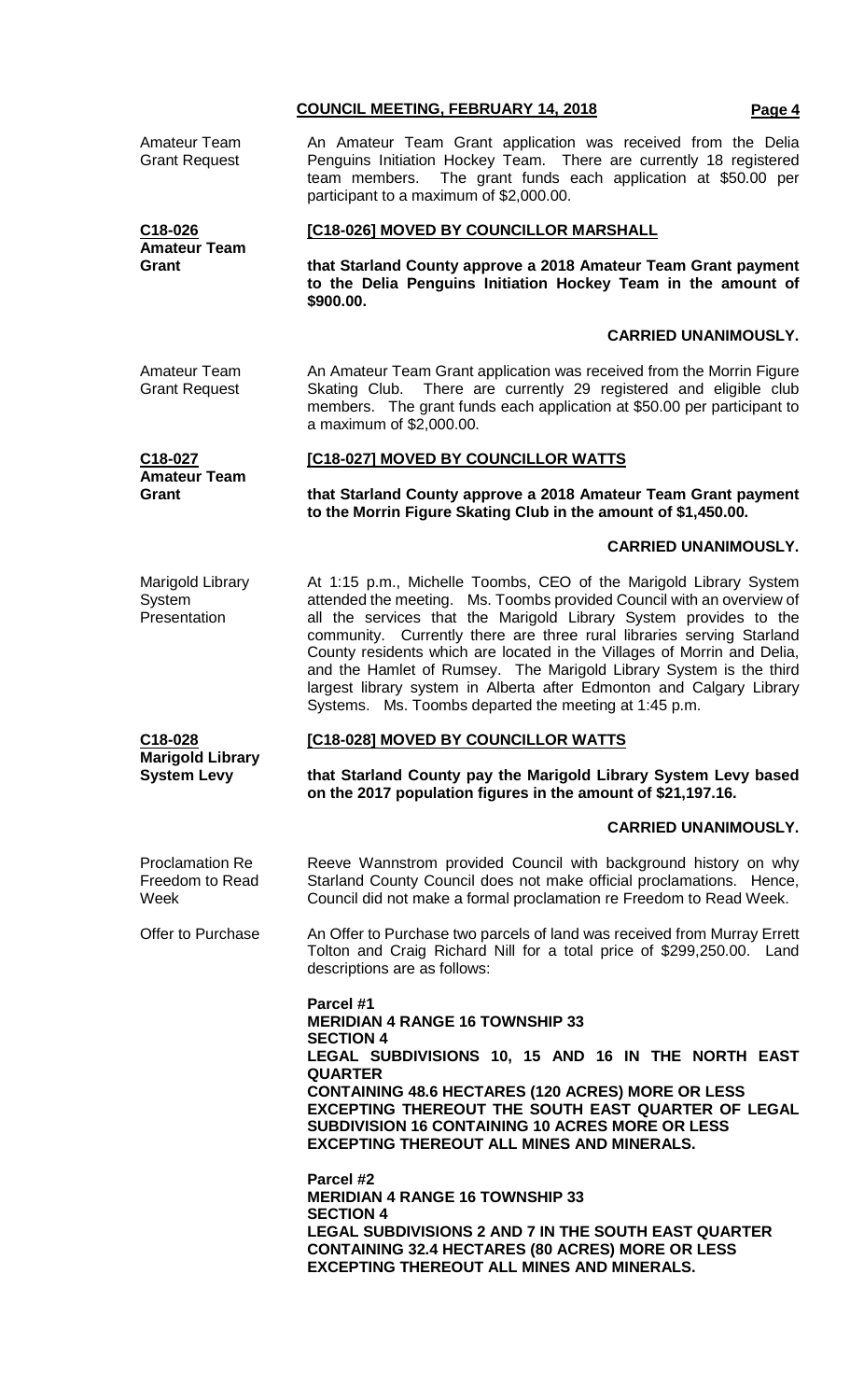#### **C18-029 Offer to Purchase [C18-029] MOVED BY COUNCILLOR MARSHALL**

**that Starland County accept the offer to purchase the two afore-mentioned land parcels from Murray Errett Tolton and Craig Richard Nill in the amount of \$299,250.00.**

#### **CARRIED UNANIMOUSLY.**

Solar Program Application The County has received a request for an extension/roll over of last year's Solar Program Funding. The 2017 Starland County budget included \$10,000.00 in grant funding for solar power energy equipment improvements, but no applications were received in 2017.

**C18-030 Solar Program Funding**

#### **[C18-030] MOVED BY COUNCILLOR REW**

**that Starland County roll over 2017's \$10,000.00 surplus grant funding for solar power improvements to the 2018 budget.**

#### **CARRIED UNANIMOUSLY.**

Tender Opening - Contract Grader Operator, Div 2 At 2:00 p.m., PW Supervisor Al Pratt and Assistant PW Supervisor, Colby Black attended the meeting. Two sealed tenders were received by the deadline. The first bid opened was received from Aldale Construction. The second bid opened was received from Allen Hendriks.

#### **[C18-031] MOVED BY COUNCILLOR MARSHALL**

**that Starland County accept the bid from Allen Hendriks for 12 months per year for a three-year term at a rate of \$120.00 per hour commencing on March 1, 2018 if available, and if not, on March 15, 2018.**

### **CARRIED UNANIMOUSLY.**

**C18-032**

**Date Change for Council Meeting**

**C18-031**

**Tender Award - Contract Grader Operator, Div 2**

Departure PW Supervisor Pratt and Assistant PW Supervisor Black departed the meeting at 2:35 p.m.

# **[C18-032] MOVED BY COUNCILLOR REW**

**that the regularly scheduled council meeting for Wednesday, March 14, 2018 be moved ahead to Tuesday, March 13, 2018 due to scheduling conflicts.**

#### **CARRIED UNANIMOUSLY.**

**Reports** 

Council

Each of the councillors in attendance briefly reported on the various committees to which they are appointed.

Council Communications:

- i) Drumheller RCMP re: Statistics for 2017 and January 2018
- ii) Prairie Land Regional Division #25
	- Board Highlights December 19, 2107
- iii) Insight into Government 4 issues
- iv) Alberta Association of Municipal Districts and Counties re:
	- Member bulletin: Register for the EOEP's Upcoming Courses
	- Contact Newsletter (3 issues)

**Committee** 

**Communications**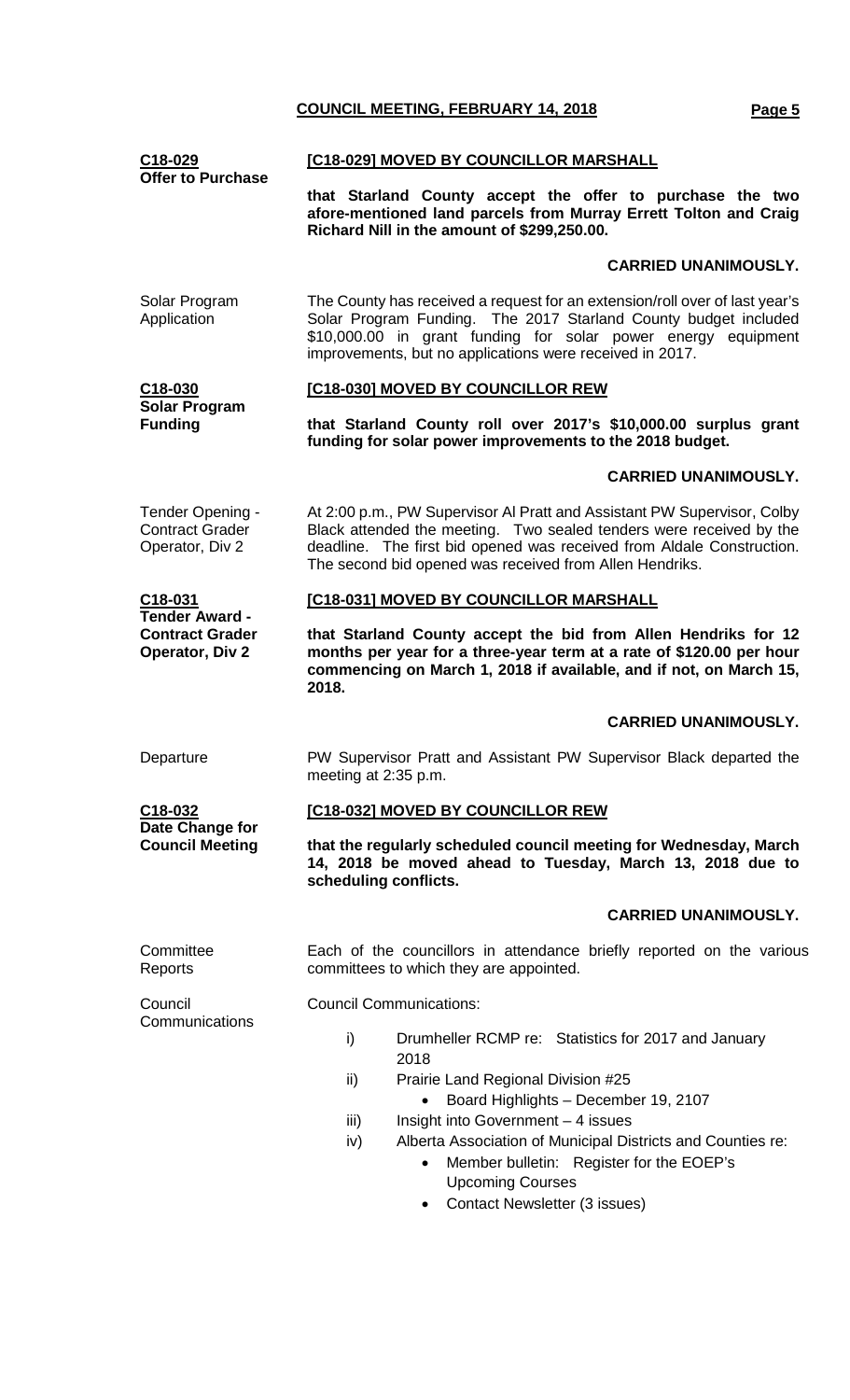Accounts - see prior motion.

| <b>AAMDC</b><br><b>ALLIED DISTRIBUTORS</b>                      | CK# 46169<br>CK# 46170 | 6,621.51<br>131.90    |
|-----------------------------------------------------------------|------------------------|-----------------------|
| HENRY KROEGER REGIONAL WATER                                    | CK# 46171              | 199.75                |
| <b>KUHL TUF WEAR</b><br><b>TELUS COMMUNICATIONS</b>             | CK# 46172<br>CK# 46173 | 157.50                |
| <b>TOWN OF DRUMHELLER</b>                                       | CK# 46174              | 1,089.99<br>1,622.90  |
|                                                                 |                        |                       |
| <b>Sub-Total:</b>                                               | \$                     | 9,823.55              |
| <b>ACTIVE GLASS</b>                                             | CK# 46175              | 381.73                |
| AIR LIQUIDE CANADA HEAD OFFICE                                  | CK# 46176              | 392.18                |
| <b>AAMDC</b>                                                    | CK# 46177              | 1,646.69              |
| ALLIED DISTRIBUTORS DRUM LTD.                                   | CK# 46178              | 191.52                |
| ATCO ELECTRIC LTD.                                              | CK# 46179              | 36.59                 |
| <b>BIG COUNTRY GAS CO-OP</b><br><b>CAPITAL "I" INDUSTRIES</b>   | CK# 46180<br>CK# 46181 | 507.56<br>414.23      |
| DRUMHELLER CO-OP LTD.                                           | CK# 46183              | 601.71                |
| DRUMHELLER COMMUNITY LEARNING                                   | CK#46184               | 800.00                |
| DRUMHELLER EQUIPMENT SALES                                      | CK# 46185              | 208.23                |
| EAST CENTRAL GAS CO-OP LTD.                                     | CK# 46186              | 350.90                |
| <b>ENMAX</b>                                                    | CK# 46187              | 6,753.28              |
| LEAR CONSTRUCTION MANAGEMENT                                    | CK# 46188              | 303,723.20            |
| <b>M&amp;M ELECTRIC</b>                                         | CK# 46189              | 465.47                |
| MPE ENGINEERING LTD.                                            | CK# 46190              | 2,962.06              |
| <b>PRMS</b>                                                     | CK# 46191              | 2,227.50              |
| RAPTOR OVERHEAD DOORS LTD.                                      | CK# 46192              | 3,392.00              |
| SHRED-IT INTERNATIONAL ULC                                      | CK# 46193              | 219.43                |
| <b>STARLAND REGIONAL WATER</b>                                  | CK# 46194              | 882.40                |
| <b>Sub-Total:</b>                                               | \$                     | 326,156.68            |
| A&D HARPER TIRE (1979) LTD.                                     | CK# 46195              | 1,886.72              |
| ACKLANDS-GRAINGER INC.                                          | CK# 46196              | 574.89                |
| <b>ACTIVE GLASS</b>                                             | CK# 46197              | 340.99                |
| ADAMS INDUSTRIAL SUPPLIES INC.<br>ALLIED DISTRIBUTORS DRUM LTD. | CK# 46198<br>CK# 46199 | 265.60<br>717.70      |
| ALTAGAS UTILITIES INC.                                          | CK# 46200              | 3,057.12              |
| <b>ALTALIS</b>                                                  | CK# 46201              | 1,077.30              |
| <b>ARMAA</b>                                                    | CK# 46202              | 400.00                |
| ATB FINANCIAL MASTERCARD                                        | CK# 46203              | 7,024.42              |
| BURT, EDWIN L.                                                  | CK# 46204              | 150.00                |
| DRUMHELLER CHRYSLER LTD.                                        | CK# 46205              | 601.58                |
| DRUMHELLER CO-OP LTD.                                           | CK# 46206              | 102.83                |
| <b>EMMA ARMSTRONG MEMORIAL FUND</b>                             | CK# 46207              | 50.00                 |
| <b>EVOLUTION INSPECTIONS</b><br>FREIGHTLINER OF RED DEER INC.   | CK# 46208<br>CK# 46209 | 1,290.45<br>486.83    |
| GLOVER INTERNATIONAL TRUCKS LTD. CK# 46210                      |                        | 5,399.97              |
| HAMPTON, ALAN W.                                                | CK# 46211              | 1,722.03              |
| <b>HANNA &amp; DISTRICT MEDICAL CORP</b>                        | CK# 46212              | 8,831.20              |
| HI-WAY 9 EXPRESS LTD.                                           | CK# 46213              | 275.36                |
| <b>INSIGN</b>                                                   | CK# 46214              | 136.50                |
| <b>JUBILEE INSURANCE AGENCIES</b>                               | CK# 46215              | 46.35                 |
| KELLO-BILT INDUSTRIES INC.                                      | CK# 46216              | 3,236.00              |
| <b>KUDRAS, DARA</b>                                             | CK# 46217              | 1,345.00              |
| <b>LAPP</b><br><b>LOOKER OFFICE EQUIPMENT</b>                   | CK# 46218<br>CK# 46219 | 26,955.52<br>2,425.50 |
| <b>M&amp;M ELECTRIC</b>                                         | CK# 46220              | 546.85                |
| MARSHALL, MURRAY                                                | CK# 46221              | 285.48                |
| NAPA AUTO PARTS DRUMHELLER                                      | CK# 46222              | 46.50                 |
| PRINTER WORLD INTERNATIONAL                                     | CK# 46223              | 1,251.60              |
| RECEIVER GENERAL OF CANADA                                      | CK# 46224              | 46,215.62             |
| REW, JOHN                                                       | CK# 46225              | 284.56                |
| ROCKY MOUNTAIN EQUIPMENT                                        | CK# 46226              | 30,750.00             |
| RUMSEY JUNIOR CURLING PROGRAM                                   | CK# 46227              | 1,200.00              |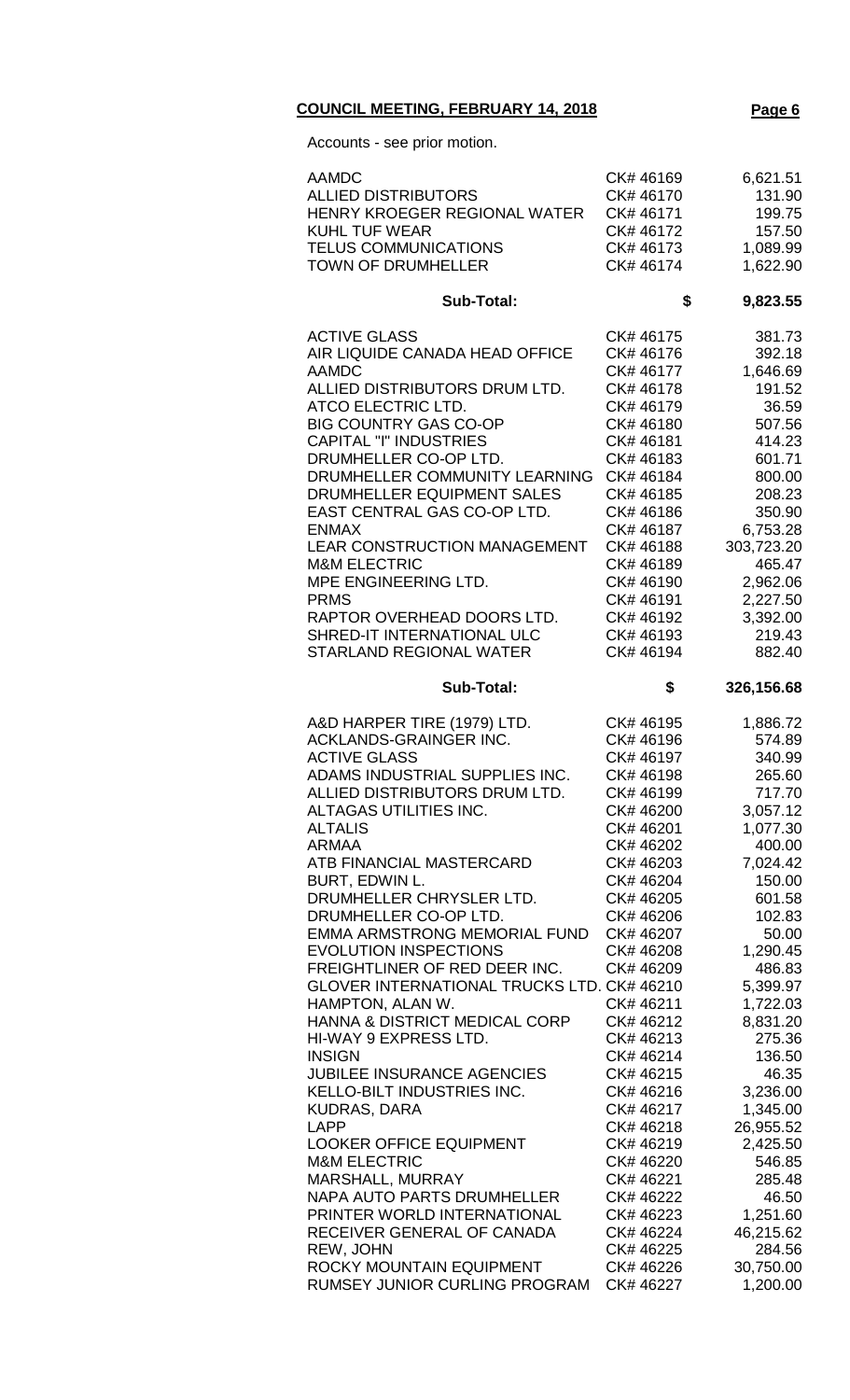| <b>SARGENT, ROBERT</b><br><b>STARTEC REFRIGERATION SERVICES</b><br><b>TAQA NORTH</b><br>TELUS COMMUNICATIONS INC.<br>TELUS MOBILITY INC.<br><b>WANNSTROM, STEVE</b><br><b>WATER PURE &amp; SIMPLE</b><br><b>WATTS, JACKIE</b>                                                                                                                                                                                                                                                                                                                                                                                                                                                                                                                                                                                                                                                                                                                                                                                                                                                                                                                                                                                                                                                                                                                                                                      | CK# 46228<br>CK# 46229<br>CK# 46230<br>CK# 46231<br>CK# 46232<br>CK# 46233<br>CK# 46234<br>CK# 46235                                                                                                                                                                                                                                                                                                                                                                                                                                                                                                              | 266.39<br>739.66<br>21.00<br>395.03<br>18.99<br>256.50<br>102.00<br>273.98                                                                                                                                                                                                                                                                                                                                                                                                                                          |
|----------------------------------------------------------------------------------------------------------------------------------------------------------------------------------------------------------------------------------------------------------------------------------------------------------------------------------------------------------------------------------------------------------------------------------------------------------------------------------------------------------------------------------------------------------------------------------------------------------------------------------------------------------------------------------------------------------------------------------------------------------------------------------------------------------------------------------------------------------------------------------------------------------------------------------------------------------------------------------------------------------------------------------------------------------------------------------------------------------------------------------------------------------------------------------------------------------------------------------------------------------------------------------------------------------------------------------------------------------------------------------------------------|-------------------------------------------------------------------------------------------------------------------------------------------------------------------------------------------------------------------------------------------------------------------------------------------------------------------------------------------------------------------------------------------------------------------------------------------------------------------------------------------------------------------------------------------------------------------------------------------------------------------|---------------------------------------------------------------------------------------------------------------------------------------------------------------------------------------------------------------------------------------------------------------------------------------------------------------------------------------------------------------------------------------------------------------------------------------------------------------------------------------------------------------------|
| WESTERGARD MOTORS DRUMHELLER CK# 46236<br><b>WOLF, TRACY</b>                                                                                                                                                                                                                                                                                                                                                                                                                                                                                                                                                                                                                                                                                                                                                                                                                                                                                                                                                                                                                                                                                                                                                                                                                                                                                                                                       | CK# 46237                                                                                                                                                                                                                                                                                                                                                                                                                                                                                                                                                                                                         | 228.14<br>1,267.00                                                                                                                                                                                                                                                                                                                                                                                                                                                                                                  |
| <b>Sub-Total:</b>                                                                                                                                                                                                                                                                                                                                                                                                                                                                                                                                                                                                                                                                                                                                                                                                                                                                                                                                                                                                                                                                                                                                                                                                                                                                                                                                                                                  | \$                                                                                                                                                                                                                                                                                                                                                                                                                                                                                                                                                                                                                | 152,549.16                                                                                                                                                                                                                                                                                                                                                                                                                                                                                                          |
| ADAMS INDUSTRIAL SUPPLIES INC.<br>AIR LIQUIDE CANADA HEAD OFFICE<br><b>AAMDC</b><br>ALBERTA GOVERNMENT SERVICES<br>AMSA<br>ALBERTA ONE-CALL CORPORATION<br>ALLIED DISTRIBUTORS DRUM LTD.<br>ALTAGAS UTILITIES INC.<br>ATB FINANCIAL MASTERCARD<br>ATCO ELECTRIC LTD.<br>AWARE 360 LTD.<br><b>BADLANDS COMMUNITY FACILITY</b><br><b>BIG COUNTRY GAS CO-OP</b><br><b>BIG SKY CALL CENTERS INC.</b><br><b>BROWNLEE LLP</b><br><b>BRZ PARTNERSHIP ARCHITECTURE</b><br><b>CERVUS AG EQUIPMENT LP</b><br><b>CINTAS CANADA LIMITED</b><br><b>CLEARTECH INDUSTRIES INC.</b><br><b>DIGITAL CONNECTION OFFICE</b><br>DRUM WIRELESS LTD.<br>DRUMHELLER SOLID WASTE<br>DRUMHELLER CHRYSLER LTD.<br>DRUMHELLER CO-OP LTD.<br>DRUMHELLER EQUIPMENT SALES<br><b>ECS SAFETY SERVICES LTD.</b><br>FREIGHTLINER OF RED DEER INC.<br><b>FRESON BROS DRUMHELLER</b><br><b>GLOVER INTERNATIONAL TRUCKS</b><br>HENRY KROEGER REGIONAL WATER<br><b>HI-WAY 9 EXPRESS LTD.</b><br><b>JUBILEE INSURANCE AGENCIES</b><br><b>JUNIOR ACHIEVEMENT</b><br><b>KUDRAS, DARA</b><br>KUHL TUF WEAR LTD.<br>LEAR CONSTRUCTION MANAGEMENT<br><b>LAPP</b><br><b>LOOMIS EXPRESS</b><br><b>MARIGOLD LIBRARY SYSTEM</b><br><b>MORRIN FOODS</b><br>MPE ENGINEERING LTD.<br><b>OASIS CARWASH &amp; CONVENIENCE</b><br>OLD MACDONALD KENNELS<br>OLMSTEAD & SONS BUILDING MOVERS CK# 46281<br>PEOPLES, CHRISTOPHER G<br>PETTY CASH<br>PRATT, AL | CK# 46238<br>CK# 46239<br>CK# 46240<br>CK# 46241<br>CK# 46242<br>CK# 46243<br>CK# 46244<br>CK# 46245<br>CK# 46246<br>CK# 46247<br>CK# 46248<br>CK# 46249<br>CK# 46250<br>CK# 46251<br>CK# 46252<br>CK# 46253<br>CK# 46254<br>CK# 46255<br>CK# 46256<br>CK# 46257<br>CK# 46258<br>CK# 46259<br>CK# 46260<br>CK# 46261<br>CK# 46262<br>CK#46263<br>CK# 46264<br>CK# 46265<br>CK# 46266<br>CK# 46267<br>CK# 46268<br>CK# 46269<br>CK# 46270<br>CK# 46271<br>CK# 46272<br>CK# 46273<br>CK# 46274<br>CK# 46275<br>CK# 46276<br>CK# 46277<br>CK# 46278<br>CK# 46279<br>CK# 46280<br>CK# 46282<br>CK# 46283<br>CK# 46284 | 516.85<br>415.62<br>42,010.35<br>82.00<br>800.00<br>31.50<br>2,491.19<br>51.75<br>2,180.25<br>22,008.03<br>1,144.50<br>229.96<br>683.96<br>324.32<br>3,056.87<br>1,610.70<br>304.03<br>1,921.96<br>908.04<br>810.59<br>2,159.69<br>130.87<br>544.33<br>361.93<br>322.30<br>308.18<br>296.48<br>295.96<br>4,455.36<br>6,958.53<br>2,489.71<br>79.31<br>200.00<br>205.05<br>283.48<br>396,859.42<br>27,140.24<br>293.77<br>21,197.16<br>377.43<br>11,233.66<br>24.93<br>589.05<br>630.00<br>119.00<br>179.95<br>73.49 |
| PUROLATOR COURIER LTD.<br>RECEIVER GENERAL OF CANADA<br>RED DEER RIVER MUNICIPAL USERS<br>ROADATA SERVICES LTD.<br>SEED CHECK TECHNOLOGIES INC.<br>SHARPE, KERRY                                                                                                                                                                                                                                                                                                                                                                                                                                                                                                                                                                                                                                                                                                                                                                                                                                                                                                                                                                                                                                                                                                                                                                                                                                   | CK# 46285<br>CK# 46286<br>CK# 46287<br>CK# 46288<br>CK# 46289<br>CK# 46290                                                                                                                                                                                                                                                                                                                                                                                                                                                                                                                                        | 68.71<br>47,078.79<br>516.50<br>409.50<br>400.05<br>1,460.00                                                                                                                                                                                                                                                                                                                                                                                                                                                        |